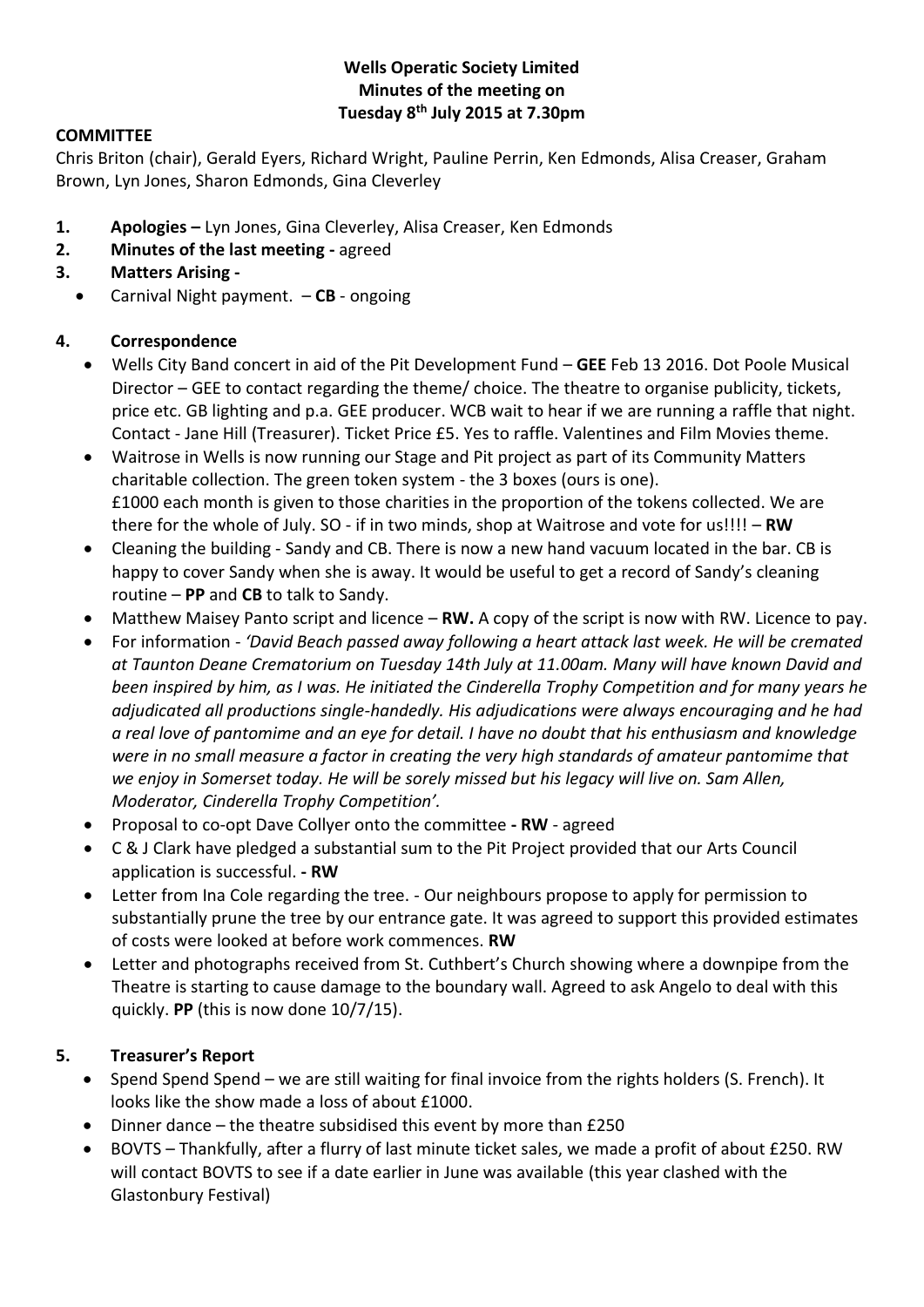## **6. Membership**

New members – Geraldine Hale, Ordinary - agreed

– There will be several children cast in LLU3 to add

- Dinner Dance **Friday June 12th** tickets £20 and £25 for non-members. Committee agreed to review this at the next meeting. Date for 2016 to be agreed
- Bar calendar 2016 dates agreed– **GEE**
- Date of AGM Friday  $18^{th}$  March

# **7. Publicity**

High Street banner, supplier to be identified for LLU3. **KE – ongoing.** 

### **8. Theatre Renovations**

- Orchestra Pit Development. The subcommittee meet this week to confirm details for the Quiz night and Variety show night in Oct. The total of £10, 000 is now very close and we wait to hear from the Arts Council. **– RW**
- Ongoing items taken from the **maintenance minutes are –**
	- a. Bar lighting and music system **GB ongoing**
	- b. Auditorium seating on hold until the Pit Fund is complete. **KE** has received some quotes for 20 seats (those that will be on top of the new pit)These range from the very basic - £3000+VAT, to mid value £4,500 +VAT, or the super-doper £5,500+VAT
- Building Paintwork. It was agreed to leave this until the Pit Project and auditorium seating expenses are clearer.
- Rostrum to go in Bar **GB** will make these for September.
- New Keyboard and storage. The new piano is now on order. Locking the dressing room door is ongoing – **GE**

# **9. Productions/Trifold/Hire**

- **June 25th BOVTS**  *Beau Stratagem***.** Review mixed feelings about this production; some aspects worked some did not.
- **September 23rd – 26th 2015 (Now extended to the 22nd Sept) –** *Little Lights Up 3* Director **-Tina Eyers,** Producer - **GE,** MD - **Nick Barlow,** SM**- Chris Spray,** Set Design – **GE and Gareth Luxton**, Adult Choreography **– Judi Neale and Tina Eyers**, Children's Choreography – **Sarah Neale**, Sketches coordinator – **Doreen Grant**, Costumes **?,** Lighting**- Rob Rogers,** Sound – **Adrian Mitchell,** Props **– Val Burbidge,** Budget – **agreed**, Ticket Price **– £10 and £8**, Rehearsal schedule – **done**
- **October 3rd – 2015.** *Saturday night is Music Night.* In aid of the Pit Development Fund. Ticket price **£10**. **SN and GC** –directors. Producer? MD? Lighting - **GB**, SM?
- **December 12th – 19th 2015 – Pantomime -** *George and the Dragon* written by **Matthew Maisey**, Director **– Matthew Maisey**, Producer – **Vicky Orman**. MD - **Sheila Ross**, Lighting - **GB**, Sound - **Pete Ross**, Props **– ?,** Budget – **tba** (GE to do rough budget and set a meeting date), Ticket Price **– tba**, Rehearsal schedule – **tba**
- **March 16th – 19th 2016 –** Doreen Grant volunteered to arrange something we may need to move the date of this one week earlier - to provide room for the AGM - **GE**
- **Spring Show 16th -21st May 2016 –** *Return to the Forbidden Planet*, Director **Lois Harbinson**, MD **Sheila Ross**, Rights have been agreed. **GB** - producer and Lighting
- **September 21st - 24th 2016 -** *Twelfth Night*, Director **RW,** auditions and casting are likely to be in January 2016. Lighting **GB**,
- **December 10th - 17th 2016 – Pantomime**  Director **Sharon Edmonds**, Writer and Producer **Vicky Orman**. MD - **Sheila Ross**, Adult Choreographer – **Kim Fisher**, Children's Choreographer - ?, Stage Manager – **Charlie Watkins**, Lighting - **GB**, Sound - **?**, Props **– ?,** Budget – **tba**, Ticket Price **– tba**, Rehearsal schedule – **tba**
- **March 2017 –** Any Ideas?